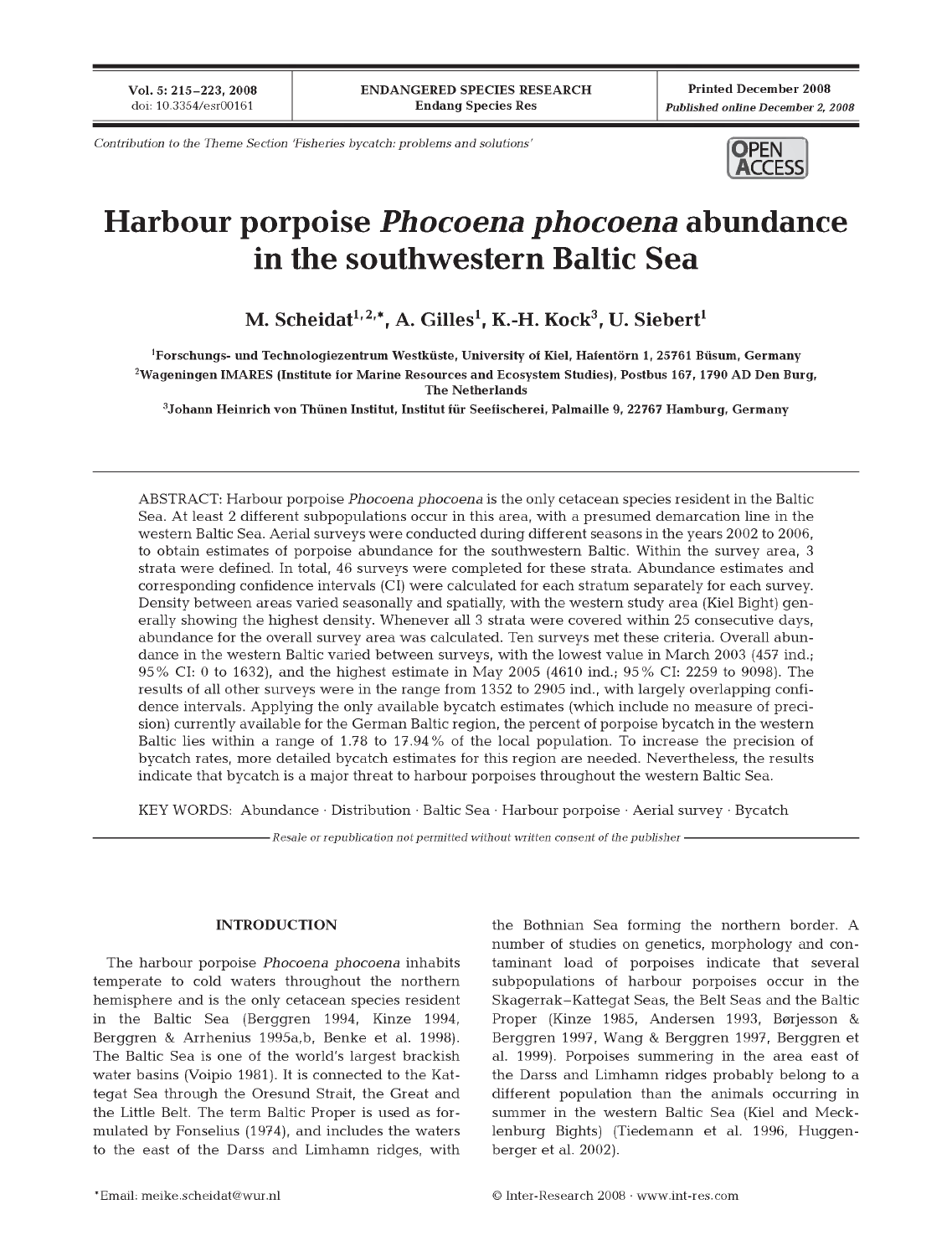Surveys have shown densities of 0.644 ind.  $km^{-2}$  in the Belt Seas (Stratum I' in Hammond et al. 2002). In contrast, the density and range of porpoises are believed to be much reduced in the Baltic Proper (Andersen 1982, Skóra et al. 1988, Määttänen 1990, cf. Koschinski 2002). The reasons for this are unclear. Possible causes have been discussed by a number of authors (e.g. Berggren 1994, Kinze 1995, Teilmann & Lowry 1996, Koschinski 2002) and include the commercial hunting of porpoises (e.g. in Poland and Denmark) that ended after the Second World War, high num bers of bycatch, increased mortality during severe ice winters and general habitat degradation (Skóra et al. 1988, Kinze 1995), as well as im paired health status when compared with other subpopulations (Siebert et al. 2001, 2006, Wünschmann et al. 2001). The impaired health status may be caused by high concentrations of contaminants (e.g. as described in Bruhn et al. 1999, Siebert et al. 1999, Beineke et al. 2005, Das et al. 2006).

One of the probable causes for the apparent failure of the Baltic Proper porpoise to recover lies in the continuing bycatch in fisheries. The incidental mortality in fishing gear is well documented for many parts of the Baltic Sea (e.g. Skóra et al. 1988, Christensen 1991, Skóra 1991, Berggren 1994, Kinze 1994, Kock & Benke 1996). However, the impact of the bycatch num bers on porpoise populations can only be determined when reliable abundance estimates are available. The aim of the present study was to determ ine the abundance of harbour porpoises and to evaluate the effect of bycatch in the southwestern Baltic Sea.

### **MATERIALS AND METHODS**

**Study area.** The study area in the southwestern Baltic Sea reaches from the German coastline north to the Danish islands. The area was divided into 3 strata  $(E: 4696 \text{ km}^2; F: 7248 \text{ km}^2; G: 10990 \text{ km}^2)$  (Fig. 1). One survey stratum could usually be surveyed within 1 d (5 to 9 flying hours).

**Survey design and data acquisition.** Surveys were carried out following standard line-transect methodology for aerial surveys (Hiby & Hammond 1989, Buckland et al. 2001). The first survey was conducted in July 2002, the last survey in June 2006. Surveys were flown along a predetermined, systematic set of parallel transect lines with a random starting point, superimposed on the study area. The direction of transects was north-south to follow depth gradients, in order to minimise variance in encounter rate (Buckland et al. 2001). To ensure an adequate chance of harbour porpoise sightings, surveys were only conducted during good weather conditions with good visibilities  $(>3 \text{ km})$  and a sea state acccording to the Beaufort scale of  $\leq 3$ .



Fig. 1. Study strata for aerial surveys in the southwestern Baltic Sea. North-south transect lines in Strata E, F and G are indicated by solid grey lines. Transect lines are equispaced at intervals of 6 km. 1: Limhamn ridge; 2: Darss ridge; EEZ: Exclusive Economic Zone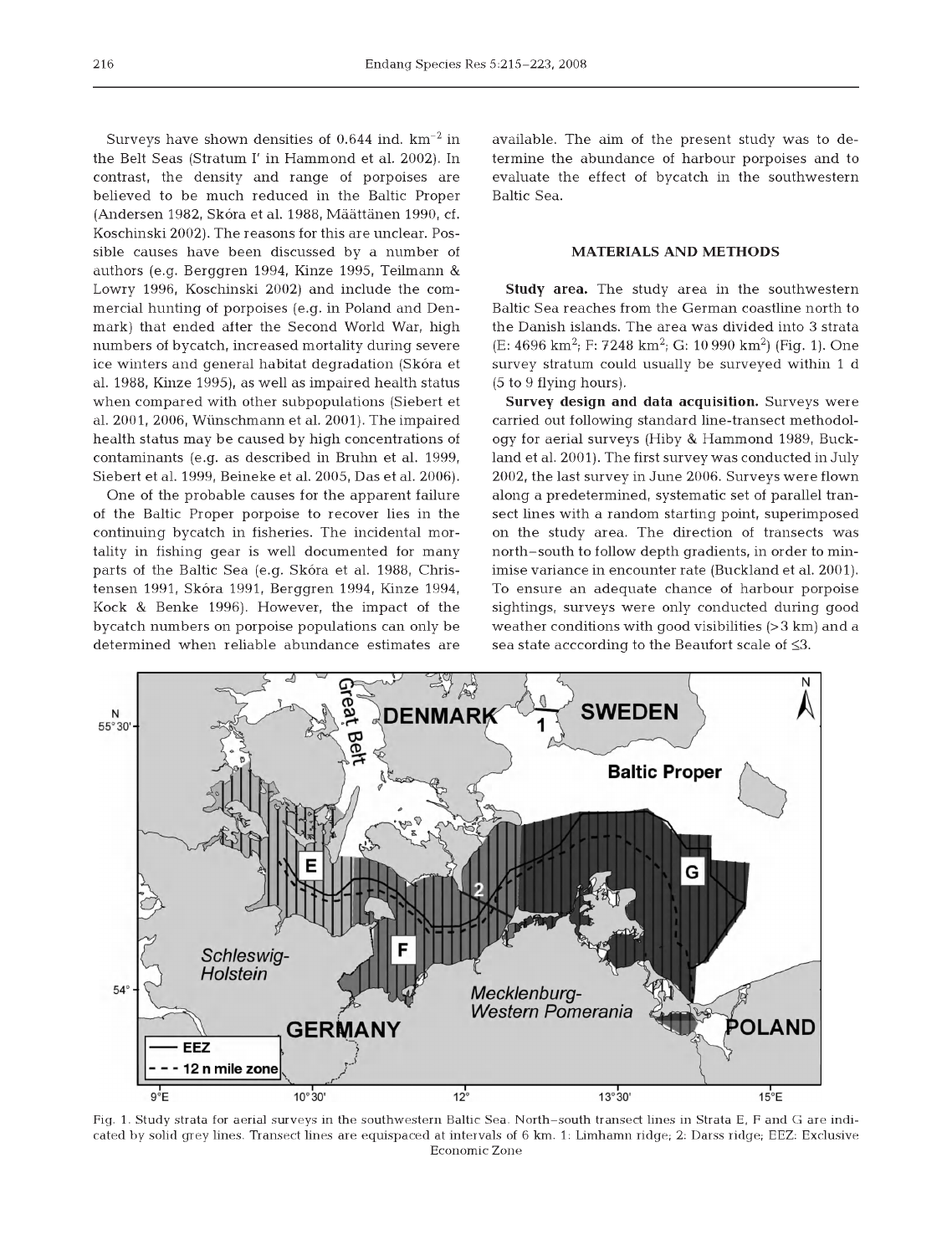The aircraft used was a high-wing 2-engine Partenavia 68, equipped with bubble windows, flying at an altitude of  $183$  m  $(600 \text{ feet})$ , with a speed of  $167$  to 186 km  $h^{-1}$  (90 to 100 knots). Data collection was based on the 'VOR' software designed by Lex Hiby and Phil Lovell and described in Hammond et al. (1995). Every 2 s the aircraft's position and time (to the nearest second) were recorded automatically onto a laptop computer connected to a GPS. Sighting information and details on environmental conditions were entered by a third person, the data recorder. Sea state (according to the Beaufort scale), glare, cloud cover (parts of  $8$ ), turbidity (judged visually on a scale of  $0$  [clear water with several meters of visibility] to 2 [very turbid water with no visibility under the surface]) and subjective sighting conditions ('good', 'moderate', or 'poor') were entered at the beginning of each transect and whenever any environmental condition changed. Sighting data were acquired by 2 observers located at the bubble windows left and right of the aircraft. Sighting data included declination angle measured from the aircraft abeam to the porpoise group, group size, presence of calves, behaviour, swimming direction, cue and reaction to the survey plane. The perpendicular distances from the transect to the group were later calculated from aircraft altitude and declination angle.

The aircraft surveyed using the 'racetrack' method, which involves some doubling-back to re-survey previously flown transect segments for the estimation of effective strip width (ESW; Burnham et al. 1980). The synchronous recording of GPS data, abeam times and declination angles allows the positions of pods sighted on the first and second sweeps of the plane ('overflights') to be calculated. When deciding which of the pods seen on the first and second overflights were duplicates, the likelihood of the observed positions can be maximised with respect to (1) the param eters of models for the distribution of intervals between successive pods; (2) the succession of a pod's near-surface and diving phases; (3) its horizontal displacement between the times it comes abeam of the first and second overflights; and (4) the probability of it being detected as a function of its perpendicular distance from the aircraft. However, as it is impossible to determine which pod sightings on the first and second overflights are duplicates, it is necessary to sum the likelihood over all possible pairings. Some of the sighting times from the 2 overflights are too far apart to be duplicates. The remaining sightings form groups within which pairs of sightings from the first and second overflights may or may not be of the same pod. A recursive code was used to generate all possible pairings of sightings within each group (including the special case of no duplicates at all). These arrangements form an exhaustive set of mutually exclusive events so that the probability for the observed sighting positions equals the sum of the probabilities for each possible arrangem ent. In this way we calculated the likelihood for the data on each section of the survey conducted under consistent conditions; the log likelihood for the entire survey was obtained as the sum of the log likelihood for each section. Further details of the racetrack m ethod and the analyses are described in Hiby & Lovell (1998) and Hiby (1999).

Synchronous recording of GPS data and sighting conditions allows the sighting locations to be assigned to sections of effort completed under consistent conditions (good and moderate) and, hence, allows the estim ates of ESW appropriate to those conditions to be applied to those sections. The large number of free parameters involved in estimating ESW meant that it was not possible to derive estimates for  $>2$  levels of sighting conditions. Subjective assessment of 'good' and 'm oderate' conditions, assessed separately to the left and right of the transect, was chosen to define the sections completed under consistent conditions.

**Data analysis.** Only transects flown in 'good' or 'moderate' conditions were considered in the analysis. Detection curves and estimates of ESW were found to be similar under similar conditions in different years, so aerial survey data from 2002 to 2006 were pooled to provide an estimate of ESW for good and for moderate conditions.

Investigation of possible school size-bias indicated that no such bias was present. The mean school size was therefore estimated using the mean of the observed school sizes separately within each stratum.

Animal abundance in stratum  $v$  was estimated using a Horvitz-Thompson-like estimator as:

$$
\hat{N}_{v} = \frac{A_{v}}{L_{v}} \left( \frac{n_{gsv}}{\hat{\mu}_{g}} + \frac{n_{msv}}{\hat{\mu}_{m}} \right) \overline{s}_{v}
$$
(1)

where  $A_v$  is the area of the stratum,  $L_v$  is the length of transect line covered on-effort in good or moderate conditions,  $n_{asv}$  is the number of sightings that occurred in good conditions in the stratum, *nmsv* is the number of sightings that occurred in moderate conditions in the stratum,  $\hat{\mu}_{q}$  is the estimated total effective strip width in good conditions,  $\hat{\mu}_m$  is the estimated total effective strip width in moderate conditions and  $\bar{s}_{v}$  is the mean observed school size in the stratum.

Group abundance by stratum was estimated by  $\hat{N}_{v(\text{group})} = \hat{N}_{v}/\overline{s}_{v}$ . Total animal and group abundances were estimated by

$$
\hat{N} = \sum_{v} \hat{N}_{v} \text{ and } \hat{N}_{(\text{group})} = \sum_{v} \hat{N}_{v(\text{group})}.
$$
 (2)

respectively. Densities were estimated by dividing the abundance estim ates by the area of the associated stratum. Mean group size across strata was estimated by  $\hat{E}[s] = \hat{N}/\hat{N}_{\text{(ground)}}$ .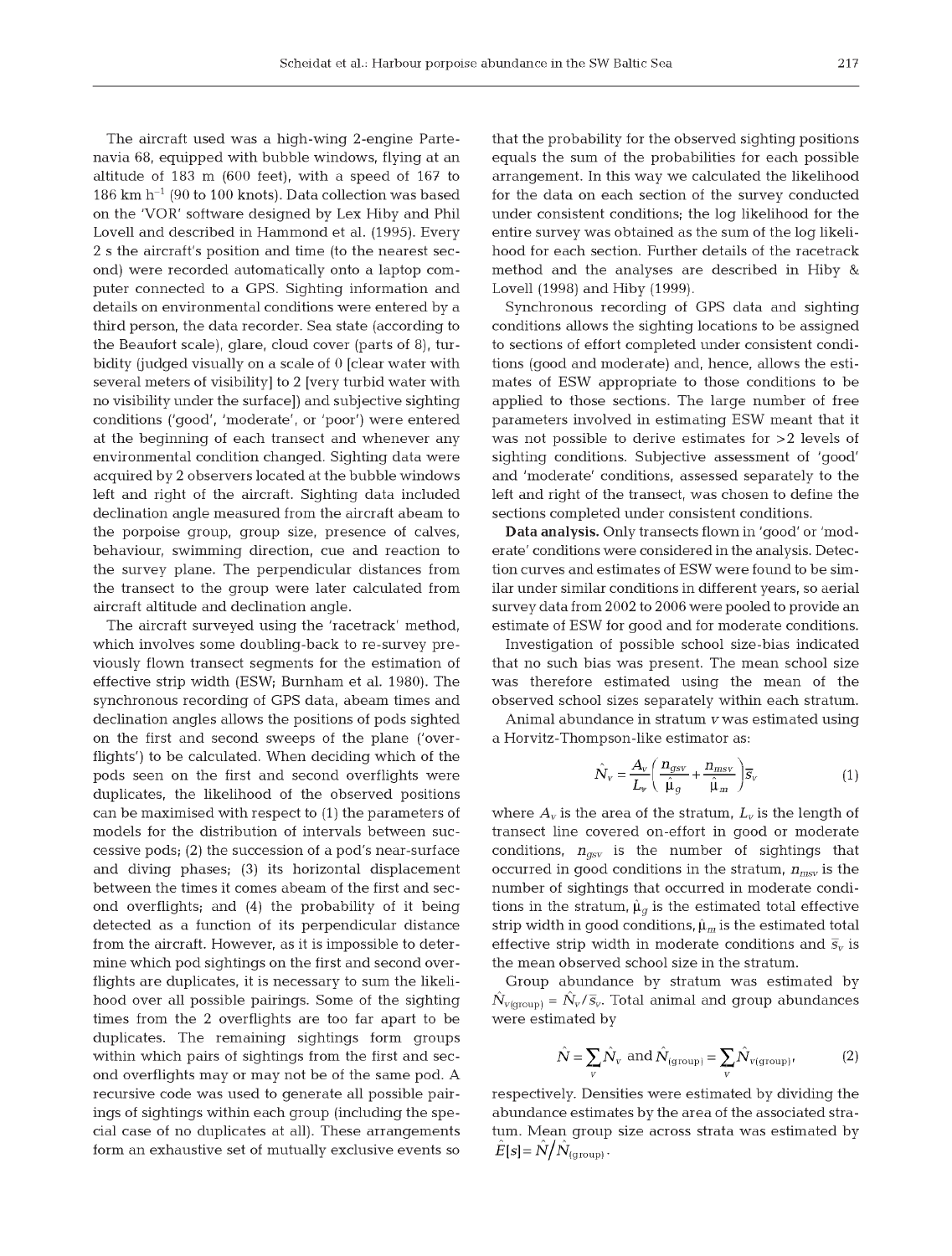Coefficients of variation (CV) and 95% confidence intervals (CI) were estimated by a non-parametric bootstrap test (999 replicates) within strata, using transects as the sampling units. The variance due to estimation of ESW was incorporated using a parametric bootstrap procedure that assumes the ESW estimates in good and moderate conditions to be normally distributed random variables. For each bootstrap pseudosample of transect lines, a bivariate lognormal random variable was generated from a distribution with a mean and a variance-covariance matrix equal to those estim ated by L. Hiby (pers. comm.), i.e.

$$
\hat{\mu} = (0.153, 0.054) \text{ and } \hat{\Sigma} = \begin{pmatrix} 0.452^2 & 0.000721 \\ 0.000721 & 0.0162^2 \end{pmatrix} (3)
$$

This was used as the ESW for the pseudo-sample. The 95% CIs were calculated using the percentile method.

### **RESULTS**

In the study period from 2002 to 2006, 43 surveys were conducted: 12 in Stratum E, 18 in Stratum F and 13 in Stratum G. Combined survey effort for all strata was 32 448 km; the total num ber of sightings was 363 and the total number of animals was 516. An overview of all sightings in the study area is given in Fig. 2.

The selected detection function, using Akaike's information criterion (AIC), was a hazard rate model with sea state, turbidity, subjective sighting condition and observer as covariates providing the best fit. Using this functional form, L. Hiby (pers. comm.) estimated total ESW  $(x 2, \text{ including } g(0))$  to be 0.153 km (SD =  $(0.0452)$  under good conditions and  $(0.054)$  km  $(SD =$  $0.0162$ ) under moderate conditions, with estimated covariance of  $0.000721$ . The  $q(0)$  values were thus  $0.37$  for good sighting conditions and  $0.14$  for moderate sighting conditions. The resulting half-strip widths (excluding  $q(0)$ ), thus, are 0.207 km in good and 0.193 km in moderate sighting conditions.

Density (animals  $km^{-2}$ ), CIs and CVs were calculated for each survey and are listed in Table 1. The survey in July 2002 showed densities of >1 porpoise  $km^{-2}$  in Stratum G, caused by a fairly high number of aggregated sightings within a small area on the Oder Bank in the Pomeranian Bight. Such an occurrence of porpoises could not be confirmed after 2002, although coverage of the stratum was high. When excluding this unusual outlier, Stratum G showed the lowest sighting rates, as well as estimated densities of  $< 0.06$  porpoises km<sup>-2</sup>.

A survey of the entire Baltic Sea study area was considered to be complete, when  $(1)$  all 3 strata were surveyed within a period of 25 consecutive days and



Fig. 2. Overview of all tracklines covered and harbour porpoise *Phocoena phocoena* sightings made in the study area. The area between the dashed and solid lines indicates the exclusive economic zone (EEZ) of Germany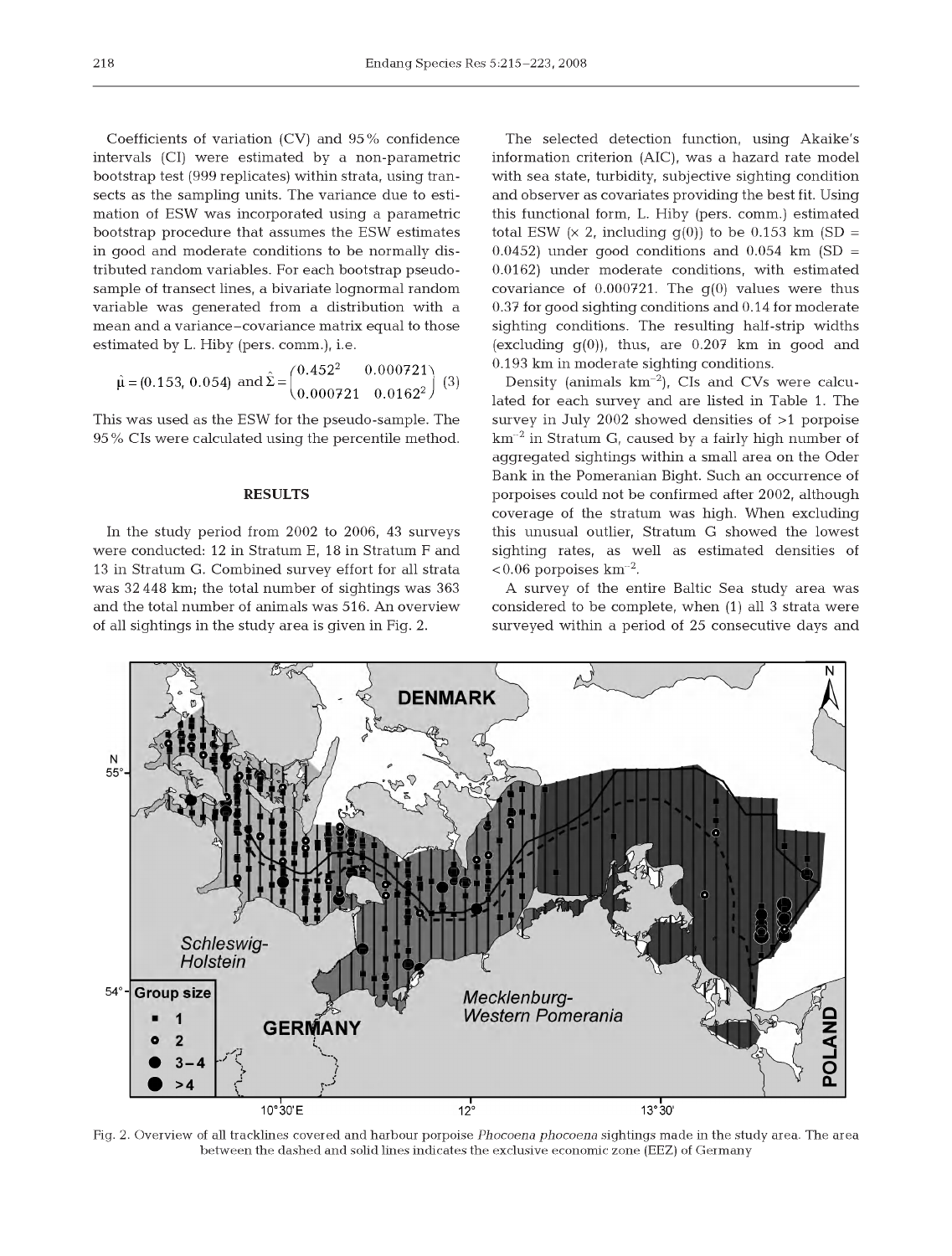Table 1. Survey dates, survey effort and number of harbour porpoise sightings and animals. Mean group size and estimated density are given for each survey. CV: coefficient of variation; CI: confidence interval

| Western Baltic (Kiel Bight): Stratum E<br>$\overline{9}$<br>387<br>5<br>1.80<br>28-08-02<br>$0.152(0.00-0.42)$<br>0.65<br>22-03-03<br>732<br>$\mathbf{1}$<br>$\mathbf{1}$<br>1.00<br>$0.009(0.00 - 0.40)$<br>1.12<br>503<br>21<br>26<br>1.24<br>0.39<br>28-06-03<br>$0.367(0.17 - 0.80)$<br>474<br>$\overline{\mathbf{4}}$<br>5<br>1.25<br>18-07-04<br>$0.132(0.02 - 0.35)$<br>0.61<br>13<br>15<br>04-09-04<br>611<br>1.15<br>$0.206(0.09 - 0.47)$<br>0.40<br>3<br>727<br>5<br>1.67<br>0.98<br>20-03-05<br>$0.100(0.00 - 0.37)$<br>794<br>48<br>1.27<br>22-05-05<br>61<br>$0.636(0.30 - 1.35)$<br>0.37<br>787<br>35<br>42<br>1.20<br>19-06-05<br>$0.422(0.18-0.96)$<br>0.43<br>8<br>15<br>03-09-05<br>647<br>1.88<br>0.48<br>$0.256(0.08-0.59)$<br>16-04-06<br>702<br>16<br>24<br>1.50<br>$0.249(0.06 - 0.60)$<br>0.53<br>3<br>3<br>757<br>1.00<br>0.59<br>13-05-06<br>$0.026(0.00 - 0.07)$<br>701<br>11<br>12<br>1.09<br>0.45<br>10-06/11-06-06<br>$0.186(0.07-0.43)$<br>7822<br>168<br>218<br>Total<br>Western Baltic (Mecklenburg Bight): Stratum F<br>7<br>$\boldsymbol{9}$<br>1.29<br>15-08-02<br>659<br>$0.113(0.00 - 0.38)$<br>0.81<br>$\overline{2}$<br>3<br>559<br>05-09-02<br>1.50<br>0.72<br>$0.035(0.00-0.10)$<br>3<br>3<br>316<br>1.00<br>30-10-02<br>$0.138(0.01 - 0.38)$<br>0.64<br>$\overline{c}$<br>3<br>$10 - 12 - 02$<br>553<br>1.50<br>$0.100(0.00 - 0.30)$<br>0.73<br>$\overline{2}$<br>5<br>20-03-03<br>571<br>2.50<br>$0.057(0.00 - 0.21)$<br>1.05<br>735<br>$\boldsymbol{0}$<br>$\mathbf{0}$<br>17-06/18-06-03<br>$0(-)$<br>$\equiv$<br>$\overline{\phantom{0}}$<br>7<br>$01 - 08 - 03$<br>432<br>11<br>1.57<br>$0.254(0.05-0.69)$<br>0.59<br>12<br>16-07/18-07-04<br>675<br>16<br>1.33<br>0.41<br>$0.178(0.07-0.41)$<br>16<br>28<br>02-09-04<br>935<br>1.75<br>$0.218(0.09 - 0.48)$<br>0.42<br>$\boldsymbol{0}$<br>$\boldsymbol{0}$<br>16-01/03-02-05<br>643<br>$\overline{\phantom{0}}$<br>$0(-)$<br>$\overline{\phantom{0}}$<br>548<br>$\mathbf{1}$<br>1.00<br>13-04-05<br>$\mathbf{1}$<br>$0.034(0.00 - 0.12)$<br>0.99<br>31<br>13-05-05<br>1043<br>24<br>1.29<br>0.45<br>$0.224(0.08-0.52)$<br>03-06-05<br>862<br>14<br>16<br>1.14<br>0.68<br>$0.121(0.02 - 0.38)$<br>578<br>12<br>06-09-05<br>14<br>1.17<br>0.54<br>$0.207(0.02 - 0.49)$<br>607<br>$\boldsymbol{0}$<br>$\theta$<br>15-01/16-01-06<br>$0(-)$<br>$\qquad \qquad -$<br>6<br>7<br>929<br>1.17<br>$0.064(0.01-0.18)$<br>19-04/24-04-06<br>0.64<br>10-05-06/15-05-06<br>1123<br>24<br>33<br>1.38<br>$0.236(0.09 - 0.55)$<br>0.45<br>681<br>26<br>28<br>1.08<br>0.45<br>11-06/12-06-06<br>$0.345(0.15-0.80)$<br>12449<br>158<br>208<br>Total<br><b>Baltic Proper (Pomeranian Bight): Stratum G</b><br>12-07-02<br>726<br>32<br>84<br>2.63<br>$1.016(0.06 - 3.19)$<br>0.73<br>465<br>$\overline{0}$<br>$05 - 11 - 02$<br>0<br>$0(-)$<br>$\overline{\phantom{0}}$<br>493<br>$\overline{0}$<br>$\overline{0}$<br>11-12-02<br>$0(-)$<br>$\overline{\phantom{0}}$<br>1143<br>$\boldsymbol{0}$<br>$\boldsymbol{0}$<br>21-03/28-03-03<br>$0(-)$<br>- | Survey date<br>$(dd\text{-}\mathrm{mm\text{-}yy})$ | Effort<br>(km) | No. of<br>sightings | No. of<br>ind. | Mean group<br>size | Density (ind. $km^{-2}$ )<br>(95% CI low-high) | CV |  |  |  |  |  |  |
|--------------------------------------------------------------------------------------------------------------------------------------------------------------------------------------------------------------------------------------------------------------------------------------------------------------------------------------------------------------------------------------------------------------------------------------------------------------------------------------------------------------------------------------------------------------------------------------------------------------------------------------------------------------------------------------------------------------------------------------------------------------------------------------------------------------------------------------------------------------------------------------------------------------------------------------------------------------------------------------------------------------------------------------------------------------------------------------------------------------------------------------------------------------------------------------------------------------------------------------------------------------------------------------------------------------------------------------------------------------------------------------------------------------------------------------------------------------------------------------------------------------------------------------------------------------------------------------------------------------------------------------------------------------------------------------------------------------------------------------------------------------------------------------------------------------------------------------------------------------------------------------------------------------------------------------------------------------------------------------------------------------------------------------------------------------------------------------------------------------------------------------------------------------------------------------------------------------------------------------------------------------------------------------------------------------------------------------------------------------------------------------------------------------------------------------------------------------------------------------------------------------------------------------------------------------------------------------------------------------------------------------------------------------------------------------------------------------------------------------------------------------------------------------------------------------------------------------------------------------------------------------------------------------------------------------------------------------------------------------------------------------------------------------|----------------------------------------------------|----------------|---------------------|----------------|--------------------|------------------------------------------------|----|--|--|--|--|--|--|
|                                                                                                                                                                                                                                                                                                                                                                                                                                                                                                                                                                                                                                                                                                                                                                                                                                                                                                                                                                                                                                                                                                                                                                                                                                                                                                                                                                                                                                                                                                                                                                                                                                                                                                                                                                                                                                                                                                                                                                                                                                                                                                                                                                                                                                                                                                                                                                                                                                                                                                                                                                                                                                                                                                                                                                                                                                                                                                                                                                                                                                      |                                                    |                |                     |                |                    |                                                |    |  |  |  |  |  |  |
|                                                                                                                                                                                                                                                                                                                                                                                                                                                                                                                                                                                                                                                                                                                                                                                                                                                                                                                                                                                                                                                                                                                                                                                                                                                                                                                                                                                                                                                                                                                                                                                                                                                                                                                                                                                                                                                                                                                                                                                                                                                                                                                                                                                                                                                                                                                                                                                                                                                                                                                                                                                                                                                                                                                                                                                                                                                                                                                                                                                                                                      |                                                    |                |                     |                |                    |                                                |    |  |  |  |  |  |  |
|                                                                                                                                                                                                                                                                                                                                                                                                                                                                                                                                                                                                                                                                                                                                                                                                                                                                                                                                                                                                                                                                                                                                                                                                                                                                                                                                                                                                                                                                                                                                                                                                                                                                                                                                                                                                                                                                                                                                                                                                                                                                                                                                                                                                                                                                                                                                                                                                                                                                                                                                                                                                                                                                                                                                                                                                                                                                                                                                                                                                                                      |                                                    |                |                     |                |                    |                                                |    |  |  |  |  |  |  |
|                                                                                                                                                                                                                                                                                                                                                                                                                                                                                                                                                                                                                                                                                                                                                                                                                                                                                                                                                                                                                                                                                                                                                                                                                                                                                                                                                                                                                                                                                                                                                                                                                                                                                                                                                                                                                                                                                                                                                                                                                                                                                                                                                                                                                                                                                                                                                                                                                                                                                                                                                                                                                                                                                                                                                                                                                                                                                                                                                                                                                                      |                                                    |                |                     |                |                    |                                                |    |  |  |  |  |  |  |
|                                                                                                                                                                                                                                                                                                                                                                                                                                                                                                                                                                                                                                                                                                                                                                                                                                                                                                                                                                                                                                                                                                                                                                                                                                                                                                                                                                                                                                                                                                                                                                                                                                                                                                                                                                                                                                                                                                                                                                                                                                                                                                                                                                                                                                                                                                                                                                                                                                                                                                                                                                                                                                                                                                                                                                                                                                                                                                                                                                                                                                      |                                                    |                |                     |                |                    |                                                |    |  |  |  |  |  |  |
|                                                                                                                                                                                                                                                                                                                                                                                                                                                                                                                                                                                                                                                                                                                                                                                                                                                                                                                                                                                                                                                                                                                                                                                                                                                                                                                                                                                                                                                                                                                                                                                                                                                                                                                                                                                                                                                                                                                                                                                                                                                                                                                                                                                                                                                                                                                                                                                                                                                                                                                                                                                                                                                                                                                                                                                                                                                                                                                                                                                                                                      |                                                    |                |                     |                |                    |                                                |    |  |  |  |  |  |  |
|                                                                                                                                                                                                                                                                                                                                                                                                                                                                                                                                                                                                                                                                                                                                                                                                                                                                                                                                                                                                                                                                                                                                                                                                                                                                                                                                                                                                                                                                                                                                                                                                                                                                                                                                                                                                                                                                                                                                                                                                                                                                                                                                                                                                                                                                                                                                                                                                                                                                                                                                                                                                                                                                                                                                                                                                                                                                                                                                                                                                                                      |                                                    |                |                     |                |                    |                                                |    |  |  |  |  |  |  |
|                                                                                                                                                                                                                                                                                                                                                                                                                                                                                                                                                                                                                                                                                                                                                                                                                                                                                                                                                                                                                                                                                                                                                                                                                                                                                                                                                                                                                                                                                                                                                                                                                                                                                                                                                                                                                                                                                                                                                                                                                                                                                                                                                                                                                                                                                                                                                                                                                                                                                                                                                                                                                                                                                                                                                                                                                                                                                                                                                                                                                                      |                                                    |                |                     |                |                    |                                                |    |  |  |  |  |  |  |
|                                                                                                                                                                                                                                                                                                                                                                                                                                                                                                                                                                                                                                                                                                                                                                                                                                                                                                                                                                                                                                                                                                                                                                                                                                                                                                                                                                                                                                                                                                                                                                                                                                                                                                                                                                                                                                                                                                                                                                                                                                                                                                                                                                                                                                                                                                                                                                                                                                                                                                                                                                                                                                                                                                                                                                                                                                                                                                                                                                                                                                      |                                                    |                |                     |                |                    |                                                |    |  |  |  |  |  |  |
|                                                                                                                                                                                                                                                                                                                                                                                                                                                                                                                                                                                                                                                                                                                                                                                                                                                                                                                                                                                                                                                                                                                                                                                                                                                                                                                                                                                                                                                                                                                                                                                                                                                                                                                                                                                                                                                                                                                                                                                                                                                                                                                                                                                                                                                                                                                                                                                                                                                                                                                                                                                                                                                                                                                                                                                                                                                                                                                                                                                                                                      |                                                    |                |                     |                |                    |                                                |    |  |  |  |  |  |  |
|                                                                                                                                                                                                                                                                                                                                                                                                                                                                                                                                                                                                                                                                                                                                                                                                                                                                                                                                                                                                                                                                                                                                                                                                                                                                                                                                                                                                                                                                                                                                                                                                                                                                                                                                                                                                                                                                                                                                                                                                                                                                                                                                                                                                                                                                                                                                                                                                                                                                                                                                                                                                                                                                                                                                                                                                                                                                                                                                                                                                                                      |                                                    |                |                     |                |                    |                                                |    |  |  |  |  |  |  |
|                                                                                                                                                                                                                                                                                                                                                                                                                                                                                                                                                                                                                                                                                                                                                                                                                                                                                                                                                                                                                                                                                                                                                                                                                                                                                                                                                                                                                                                                                                                                                                                                                                                                                                                                                                                                                                                                                                                                                                                                                                                                                                                                                                                                                                                                                                                                                                                                                                                                                                                                                                                                                                                                                                                                                                                                                                                                                                                                                                                                                                      |                                                    |                |                     |                |                    |                                                |    |  |  |  |  |  |  |
|                                                                                                                                                                                                                                                                                                                                                                                                                                                                                                                                                                                                                                                                                                                                                                                                                                                                                                                                                                                                                                                                                                                                                                                                                                                                                                                                                                                                                                                                                                                                                                                                                                                                                                                                                                                                                                                                                                                                                                                                                                                                                                                                                                                                                                                                                                                                                                                                                                                                                                                                                                                                                                                                                                                                                                                                                                                                                                                                                                                                                                      |                                                    |                |                     |                |                    |                                                |    |  |  |  |  |  |  |
|                                                                                                                                                                                                                                                                                                                                                                                                                                                                                                                                                                                                                                                                                                                                                                                                                                                                                                                                                                                                                                                                                                                                                                                                                                                                                                                                                                                                                                                                                                                                                                                                                                                                                                                                                                                                                                                                                                                                                                                                                                                                                                                                                                                                                                                                                                                                                                                                                                                                                                                                                                                                                                                                                                                                                                                                                                                                                                                                                                                                                                      |                                                    |                |                     |                |                    |                                                |    |  |  |  |  |  |  |
|                                                                                                                                                                                                                                                                                                                                                                                                                                                                                                                                                                                                                                                                                                                                                                                                                                                                                                                                                                                                                                                                                                                                                                                                                                                                                                                                                                                                                                                                                                                                                                                                                                                                                                                                                                                                                                                                                                                                                                                                                                                                                                                                                                                                                                                                                                                                                                                                                                                                                                                                                                                                                                                                                                                                                                                                                                                                                                                                                                                                                                      |                                                    |                |                     |                |                    |                                                |    |  |  |  |  |  |  |
|                                                                                                                                                                                                                                                                                                                                                                                                                                                                                                                                                                                                                                                                                                                                                                                                                                                                                                                                                                                                                                                                                                                                                                                                                                                                                                                                                                                                                                                                                                                                                                                                                                                                                                                                                                                                                                                                                                                                                                                                                                                                                                                                                                                                                                                                                                                                                                                                                                                                                                                                                                                                                                                                                                                                                                                                                                                                                                                                                                                                                                      |                                                    |                |                     |                |                    |                                                |    |  |  |  |  |  |  |
|                                                                                                                                                                                                                                                                                                                                                                                                                                                                                                                                                                                                                                                                                                                                                                                                                                                                                                                                                                                                                                                                                                                                                                                                                                                                                                                                                                                                                                                                                                                                                                                                                                                                                                                                                                                                                                                                                                                                                                                                                                                                                                                                                                                                                                                                                                                                                                                                                                                                                                                                                                                                                                                                                                                                                                                                                                                                                                                                                                                                                                      |                                                    |                |                     |                |                    |                                                |    |  |  |  |  |  |  |
|                                                                                                                                                                                                                                                                                                                                                                                                                                                                                                                                                                                                                                                                                                                                                                                                                                                                                                                                                                                                                                                                                                                                                                                                                                                                                                                                                                                                                                                                                                                                                                                                                                                                                                                                                                                                                                                                                                                                                                                                                                                                                                                                                                                                                                                                                                                                                                                                                                                                                                                                                                                                                                                                                                                                                                                                                                                                                                                                                                                                                                      |                                                    |                |                     |                |                    |                                                |    |  |  |  |  |  |  |
|                                                                                                                                                                                                                                                                                                                                                                                                                                                                                                                                                                                                                                                                                                                                                                                                                                                                                                                                                                                                                                                                                                                                                                                                                                                                                                                                                                                                                                                                                                                                                                                                                                                                                                                                                                                                                                                                                                                                                                                                                                                                                                                                                                                                                                                                                                                                                                                                                                                                                                                                                                                                                                                                                                                                                                                                                                                                                                                                                                                                                                      |                                                    |                |                     |                |                    |                                                |    |  |  |  |  |  |  |
|                                                                                                                                                                                                                                                                                                                                                                                                                                                                                                                                                                                                                                                                                                                                                                                                                                                                                                                                                                                                                                                                                                                                                                                                                                                                                                                                                                                                                                                                                                                                                                                                                                                                                                                                                                                                                                                                                                                                                                                                                                                                                                                                                                                                                                                                                                                                                                                                                                                                                                                                                                                                                                                                                                                                                                                                                                                                                                                                                                                                                                      |                                                    |                |                     |                |                    |                                                |    |  |  |  |  |  |  |
|                                                                                                                                                                                                                                                                                                                                                                                                                                                                                                                                                                                                                                                                                                                                                                                                                                                                                                                                                                                                                                                                                                                                                                                                                                                                                                                                                                                                                                                                                                                                                                                                                                                                                                                                                                                                                                                                                                                                                                                                                                                                                                                                                                                                                                                                                                                                                                                                                                                                                                                                                                                                                                                                                                                                                                                                                                                                                                                                                                                                                                      |                                                    |                |                     |                |                    |                                                |    |  |  |  |  |  |  |
|                                                                                                                                                                                                                                                                                                                                                                                                                                                                                                                                                                                                                                                                                                                                                                                                                                                                                                                                                                                                                                                                                                                                                                                                                                                                                                                                                                                                                                                                                                                                                                                                                                                                                                                                                                                                                                                                                                                                                                                                                                                                                                                                                                                                                                                                                                                                                                                                                                                                                                                                                                                                                                                                                                                                                                                                                                                                                                                                                                                                                                      |                                                    |                |                     |                |                    |                                                |    |  |  |  |  |  |  |
|                                                                                                                                                                                                                                                                                                                                                                                                                                                                                                                                                                                                                                                                                                                                                                                                                                                                                                                                                                                                                                                                                                                                                                                                                                                                                                                                                                                                                                                                                                                                                                                                                                                                                                                                                                                                                                                                                                                                                                                                                                                                                                                                                                                                                                                                                                                                                                                                                                                                                                                                                                                                                                                                                                                                                                                                                                                                                                                                                                                                                                      |                                                    |                |                     |                |                    |                                                |    |  |  |  |  |  |  |
|                                                                                                                                                                                                                                                                                                                                                                                                                                                                                                                                                                                                                                                                                                                                                                                                                                                                                                                                                                                                                                                                                                                                                                                                                                                                                                                                                                                                                                                                                                                                                                                                                                                                                                                                                                                                                                                                                                                                                                                                                                                                                                                                                                                                                                                                                                                                                                                                                                                                                                                                                                                                                                                                                                                                                                                                                                                                                                                                                                                                                                      |                                                    |                |                     |                |                    |                                                |    |  |  |  |  |  |  |
|                                                                                                                                                                                                                                                                                                                                                                                                                                                                                                                                                                                                                                                                                                                                                                                                                                                                                                                                                                                                                                                                                                                                                                                                                                                                                                                                                                                                                                                                                                                                                                                                                                                                                                                                                                                                                                                                                                                                                                                                                                                                                                                                                                                                                                                                                                                                                                                                                                                                                                                                                                                                                                                                                                                                                                                                                                                                                                                                                                                                                                      |                                                    |                |                     |                |                    |                                                |    |  |  |  |  |  |  |
|                                                                                                                                                                                                                                                                                                                                                                                                                                                                                                                                                                                                                                                                                                                                                                                                                                                                                                                                                                                                                                                                                                                                                                                                                                                                                                                                                                                                                                                                                                                                                                                                                                                                                                                                                                                                                                                                                                                                                                                                                                                                                                                                                                                                                                                                                                                                                                                                                                                                                                                                                                                                                                                                                                                                                                                                                                                                                                                                                                                                                                      |                                                    |                |                     |                |                    |                                                |    |  |  |  |  |  |  |
|                                                                                                                                                                                                                                                                                                                                                                                                                                                                                                                                                                                                                                                                                                                                                                                                                                                                                                                                                                                                                                                                                                                                                                                                                                                                                                                                                                                                                                                                                                                                                                                                                                                                                                                                                                                                                                                                                                                                                                                                                                                                                                                                                                                                                                                                                                                                                                                                                                                                                                                                                                                                                                                                                                                                                                                                                                                                                                                                                                                                                                      |                                                    |                |                     |                |                    |                                                |    |  |  |  |  |  |  |
|                                                                                                                                                                                                                                                                                                                                                                                                                                                                                                                                                                                                                                                                                                                                                                                                                                                                                                                                                                                                                                                                                                                                                                                                                                                                                                                                                                                                                                                                                                                                                                                                                                                                                                                                                                                                                                                                                                                                                                                                                                                                                                                                                                                                                                                                                                                                                                                                                                                                                                                                                                                                                                                                                                                                                                                                                                                                                                                                                                                                                                      |                                                    |                |                     |                |                    |                                                |    |  |  |  |  |  |  |
|                                                                                                                                                                                                                                                                                                                                                                                                                                                                                                                                                                                                                                                                                                                                                                                                                                                                                                                                                                                                                                                                                                                                                                                                                                                                                                                                                                                                                                                                                                                                                                                                                                                                                                                                                                                                                                                                                                                                                                                                                                                                                                                                                                                                                                                                                                                                                                                                                                                                                                                                                                                                                                                                                                                                                                                                                                                                                                                                                                                                                                      |                                                    |                |                     |                |                    |                                                |    |  |  |  |  |  |  |
|                                                                                                                                                                                                                                                                                                                                                                                                                                                                                                                                                                                                                                                                                                                                                                                                                                                                                                                                                                                                                                                                                                                                                                                                                                                                                                                                                                                                                                                                                                                                                                                                                                                                                                                                                                                                                                                                                                                                                                                                                                                                                                                                                                                                                                                                                                                                                                                                                                                                                                                                                                                                                                                                                                                                                                                                                                                                                                                                                                                                                                      |                                                    |                |                     |                |                    |                                                |    |  |  |  |  |  |  |
|                                                                                                                                                                                                                                                                                                                                                                                                                                                                                                                                                                                                                                                                                                                                                                                                                                                                                                                                                                                                                                                                                                                                                                                                                                                                                                                                                                                                                                                                                                                                                                                                                                                                                                                                                                                                                                                                                                                                                                                                                                                                                                                                                                                                                                                                                                                                                                                                                                                                                                                                                                                                                                                                                                                                                                                                                                                                                                                                                                                                                                      |                                                    |                |                     |                |                    |                                                |    |  |  |  |  |  |  |
|                                                                                                                                                                                                                                                                                                                                                                                                                                                                                                                                                                                                                                                                                                                                                                                                                                                                                                                                                                                                                                                                                                                                                                                                                                                                                                                                                                                                                                                                                                                                                                                                                                                                                                                                                                                                                                                                                                                                                                                                                                                                                                                                                                                                                                                                                                                                                                                                                                                                                                                                                                                                                                                                                                                                                                                                                                                                                                                                                                                                                                      |                                                    |                |                     |                |                    |                                                |    |  |  |  |  |  |  |
|                                                                                                                                                                                                                                                                                                                                                                                                                                                                                                                                                                                                                                                                                                                                                                                                                                                                                                                                                                                                                                                                                                                                                                                                                                                                                                                                                                                                                                                                                                                                                                                                                                                                                                                                                                                                                                                                                                                                                                                                                                                                                                                                                                                                                                                                                                                                                                                                                                                                                                                                                                                                                                                                                                                                                                                                                                                                                                                                                                                                                                      |                                                    |                |                     |                |                    |                                                |    |  |  |  |  |  |  |
|                                                                                                                                                                                                                                                                                                                                                                                                                                                                                                                                                                                                                                                                                                                                                                                                                                                                                                                                                                                                                                                                                                                                                                                                                                                                                                                                                                                                                                                                                                                                                                                                                                                                                                                                                                                                                                                                                                                                                                                                                                                                                                                                                                                                                                                                                                                                                                                                                                                                                                                                                                                                                                                                                                                                                                                                                                                                                                                                                                                                                                      |                                                    |                |                     |                |                    |                                                |    |  |  |  |  |  |  |
|                                                                                                                                                                                                                                                                                                                                                                                                                                                                                                                                                                                                                                                                                                                                                                                                                                                                                                                                                                                                                                                                                                                                                                                                                                                                                                                                                                                                                                                                                                                                                                                                                                                                                                                                                                                                                                                                                                                                                                                                                                                                                                                                                                                                                                                                                                                                                                                                                                                                                                                                                                                                                                                                                                                                                                                                                                                                                                                                                                                                                                      |                                                    |                |                     |                |                    |                                                |    |  |  |  |  |  |  |
|                                                                                                                                                                                                                                                                                                                                                                                                                                                                                                                                                                                                                                                                                                                                                                                                                                                                                                                                                                                                                                                                                                                                                                                                                                                                                                                                                                                                                                                                                                                                                                                                                                                                                                                                                                                                                                                                                                                                                                                                                                                                                                                                                                                                                                                                                                                                                                                                                                                                                                                                                                                                                                                                                                                                                                                                                                                                                                                                                                                                                                      |                                                    |                |                     |                |                    |                                                |    |  |  |  |  |  |  |
|                                                                                                                                                                                                                                                                                                                                                                                                                                                                                                                                                                                                                                                                                                                                                                                                                                                                                                                                                                                                                                                                                                                                                                                                                                                                                                                                                                                                                                                                                                                                                                                                                                                                                                                                                                                                                                                                                                                                                                                                                                                                                                                                                                                                                                                                                                                                                                                                                                                                                                                                                                                                                                                                                                                                                                                                                                                                                                                                                                                                                                      |                                                    |                |                     |                |                    |                                                |    |  |  |  |  |  |  |
|                                                                                                                                                                                                                                                                                                                                                                                                                                                                                                                                                                                                                                                                                                                                                                                                                                                                                                                                                                                                                                                                                                                                                                                                                                                                                                                                                                                                                                                                                                                                                                                                                                                                                                                                                                                                                                                                                                                                                                                                                                                                                                                                                                                                                                                                                                                                                                                                                                                                                                                                                                                                                                                                                                                                                                                                                                                                                                                                                                                                                                      |                                                    |                |                     |                |                    |                                                |    |  |  |  |  |  |  |
|                                                                                                                                                                                                                                                                                                                                                                                                                                                                                                                                                                                                                                                                                                                                                                                                                                                                                                                                                                                                                                                                                                                                                                                                                                                                                                                                                                                                                                                                                                                                                                                                                                                                                                                                                                                                                                                                                                                                                                                                                                                                                                                                                                                                                                                                                                                                                                                                                                                                                                                                                                                                                                                                                                                                                                                                                                                                                                                                                                                                                                      |                                                    |                |                     |                |                    |                                                |    |  |  |  |  |  |  |
|                                                                                                                                                                                                                                                                                                                                                                                                                                                                                                                                                                                                                                                                                                                                                                                                                                                                                                                                                                                                                                                                                                                                                                                                                                                                                                                                                                                                                                                                                                                                                                                                                                                                                                                                                                                                                                                                                                                                                                                                                                                                                                                                                                                                                                                                                                                                                                                                                                                                                                                                                                                                                                                                                                                                                                                                                                                                                                                                                                                                                                      |                                                    |                |                     |                |                    |                                                |    |  |  |  |  |  |  |
|                                                                                                                                                                                                                                                                                                                                                                                                                                                                                                                                                                                                                                                                                                                                                                                                                                                                                                                                                                                                                                                                                                                                                                                                                                                                                                                                                                                                                                                                                                                                                                                                                                                                                                                                                                                                                                                                                                                                                                                                                                                                                                                                                                                                                                                                                                                                                                                                                                                                                                                                                                                                                                                                                                                                                                                                                                                                                                                                                                                                                                      |                                                    |                |                     |                |                    |                                                |    |  |  |  |  |  |  |
|                                                                                                                                                                                                                                                                                                                                                                                                                                                                                                                                                                                                                                                                                                                                                                                                                                                                                                                                                                                                                                                                                                                                                                                                                                                                                                                                                                                                                                                                                                                                                                                                                                                                                                                                                                                                                                                                                                                                                                                                                                                                                                                                                                                                                                                                                                                                                                                                                                                                                                                                                                                                                                                                                                                                                                                                                                                                                                                                                                                                                                      | 07-06/17-06-03                                     | 683            | $\mathbf{0}$        | $\overline{0}$ | $\equiv$           | $0(-)$                                         |    |  |  |  |  |  |  |
| $\mathbf{1}$<br>$\mathbf{1}$<br>16-07/17-07-04<br>831<br>1.00<br>$0.008(0.00 - 0.03)$<br>1.06                                                                                                                                                                                                                                                                                                                                                                                                                                                                                                                                                                                                                                                                                                                                                                                                                                                                                                                                                                                                                                                                                                                                                                                                                                                                                                                                                                                                                                                                                                                                                                                                                                                                                                                                                                                                                                                                                                                                                                                                                                                                                                                                                                                                                                                                                                                                                                                                                                                                                                                                                                                                                                                                                                                                                                                                                                                                                                                                        |                                                    |                |                     |                |                    |                                                |    |  |  |  |  |  |  |
| $\boldsymbol{0}$<br>03-09-04<br>$\boldsymbol{0}$<br>1147<br>$0(-)$<br>$\qquad \qquad -$<br>$\qquad \qquad -$                                                                                                                                                                                                                                                                                                                                                                                                                                                                                                                                                                                                                                                                                                                                                                                                                                                                                                                                                                                                                                                                                                                                                                                                                                                                                                                                                                                                                                                                                                                                                                                                                                                                                                                                                                                                                                                                                                                                                                                                                                                                                                                                                                                                                                                                                                                                                                                                                                                                                                                                                                                                                                                                                                                                                                                                                                                                                                                         |                                                    |                |                     |                |                    |                                                |    |  |  |  |  |  |  |
| 2<br>3<br>647<br>0.84<br>$14 - 04 - 05$<br>1.5<br>$0.058(0.00 - 0.20)$                                                                                                                                                                                                                                                                                                                                                                                                                                                                                                                                                                                                                                                                                                                                                                                                                                                                                                                                                                                                                                                                                                                                                                                                                                                                                                                                                                                                                                                                                                                                                                                                                                                                                                                                                                                                                                                                                                                                                                                                                                                                                                                                                                                                                                                                                                                                                                                                                                                                                                                                                                                                                                                                                                                                                                                                                                                                                                                                                               |                                                    |                |                     |                |                    |                                                |    |  |  |  |  |  |  |
| $\boldsymbol{0}$<br>$\overline{0}$<br>1562<br>11-05/12-05-05<br>$0(-)$<br>$\overline{\phantom{0}}$<br>$\overline{\phantom{0}}$                                                                                                                                                                                                                                                                                                                                                                                                                                                                                                                                                                                                                                                                                                                                                                                                                                                                                                                                                                                                                                                                                                                                                                                                                                                                                                                                                                                                                                                                                                                                                                                                                                                                                                                                                                                                                                                                                                                                                                                                                                                                                                                                                                                                                                                                                                                                                                                                                                                                                                                                                                                                                                                                                                                                                                                                                                                                                                       |                                                    |                |                     |                |                    |                                                |    |  |  |  |  |  |  |
| $\mathbf{1}$<br>09-06-05<br>1595<br>$\mathbf{1}$<br>1.00<br>$0.004(0.00-0.02)$<br>1.07                                                                                                                                                                                                                                                                                                                                                                                                                                                                                                                                                                                                                                                                                                                                                                                                                                                                                                                                                                                                                                                                                                                                                                                                                                                                                                                                                                                                                                                                                                                                                                                                                                                                                                                                                                                                                                                                                                                                                                                                                                                                                                                                                                                                                                                                                                                                                                                                                                                                                                                                                                                                                                                                                                                                                                                                                                                                                                                                               |                                                    |                |                     |                |                    |                                                |    |  |  |  |  |  |  |
| $\mathbf{1}$<br>05-09/07-09-05<br>1112<br>1.00<br>$0.006(0.00 - 0.02)$<br>1.13<br>$\mathbf{1}$                                                                                                                                                                                                                                                                                                                                                                                                                                                                                                                                                                                                                                                                                                                                                                                                                                                                                                                                                                                                                                                                                                                                                                                                                                                                                                                                                                                                                                                                                                                                                                                                                                                                                                                                                                                                                                                                                                                                                                                                                                                                                                                                                                                                                                                                                                                                                                                                                                                                                                                                                                                                                                                                                                                                                                                                                                                                                                                                       |                                                    |                |                     |                |                    |                                                |    |  |  |  |  |  |  |
| $\boldsymbol{0}$<br>861<br>$\boldsymbol{0}$<br>24-04/25-04-06<br>$0(-)$<br>$\qquad \qquad -$<br>-                                                                                                                                                                                                                                                                                                                                                                                                                                                                                                                                                                                                                                                                                                                                                                                                                                                                                                                                                                                                                                                                                                                                                                                                                                                                                                                                                                                                                                                                                                                                                                                                                                                                                                                                                                                                                                                                                                                                                                                                                                                                                                                                                                                                                                                                                                                                                                                                                                                                                                                                                                                                                                                                                                                                                                                                                                                                                                                                    |                                                    |                |                     |                |                    |                                                |    |  |  |  |  |  |  |
| 912<br>$\boldsymbol{0}$<br>$\boldsymbol{0}$<br>10-05/11-05-06<br>$0(-)$<br>$\qquad \qquad -$                                                                                                                                                                                                                                                                                                                                                                                                                                                                                                                                                                                                                                                                                                                                                                                                                                                                                                                                                                                                                                                                                                                                                                                                                                                                                                                                                                                                                                                                                                                                                                                                                                                                                                                                                                                                                                                                                                                                                                                                                                                                                                                                                                                                                                                                                                                                                                                                                                                                                                                                                                                                                                                                                                                                                                                                                                                                                                                                         |                                                    |                |                     |                |                    |                                                |    |  |  |  |  |  |  |
| Total<br>12177<br>37<br>90                                                                                                                                                                                                                                                                                                                                                                                                                                                                                                                                                                                                                                                                                                                                                                                                                                                                                                                                                                                                                                                                                                                                                                                                                                                                                                                                                                                                                                                                                                                                                                                                                                                                                                                                                                                                                                                                                                                                                                                                                                                                                                                                                                                                                                                                                                                                                                                                                                                                                                                                                                                                                                                                                                                                                                                                                                                                                                                                                                                                           |                                                    |                |                     |                |                    |                                                |    |  |  |  |  |  |  |

(2) representative coverage of the transect lines in good or moderate conditions was achieved.

Ten surveys met these criteria, and we were able to estimate abundance for March 2003, March/April 2005, April 2006, May (2005 and 2006), June (2003 and 2005), July 2004 and September (2004 and 2005). The resulting abundance estimates are listed in Table 2. In March 2003, the abundance estimate was lowest with 457 ind. For all other studies, the abundance estimates for the overall study area varied between 1635 and 4610 ind.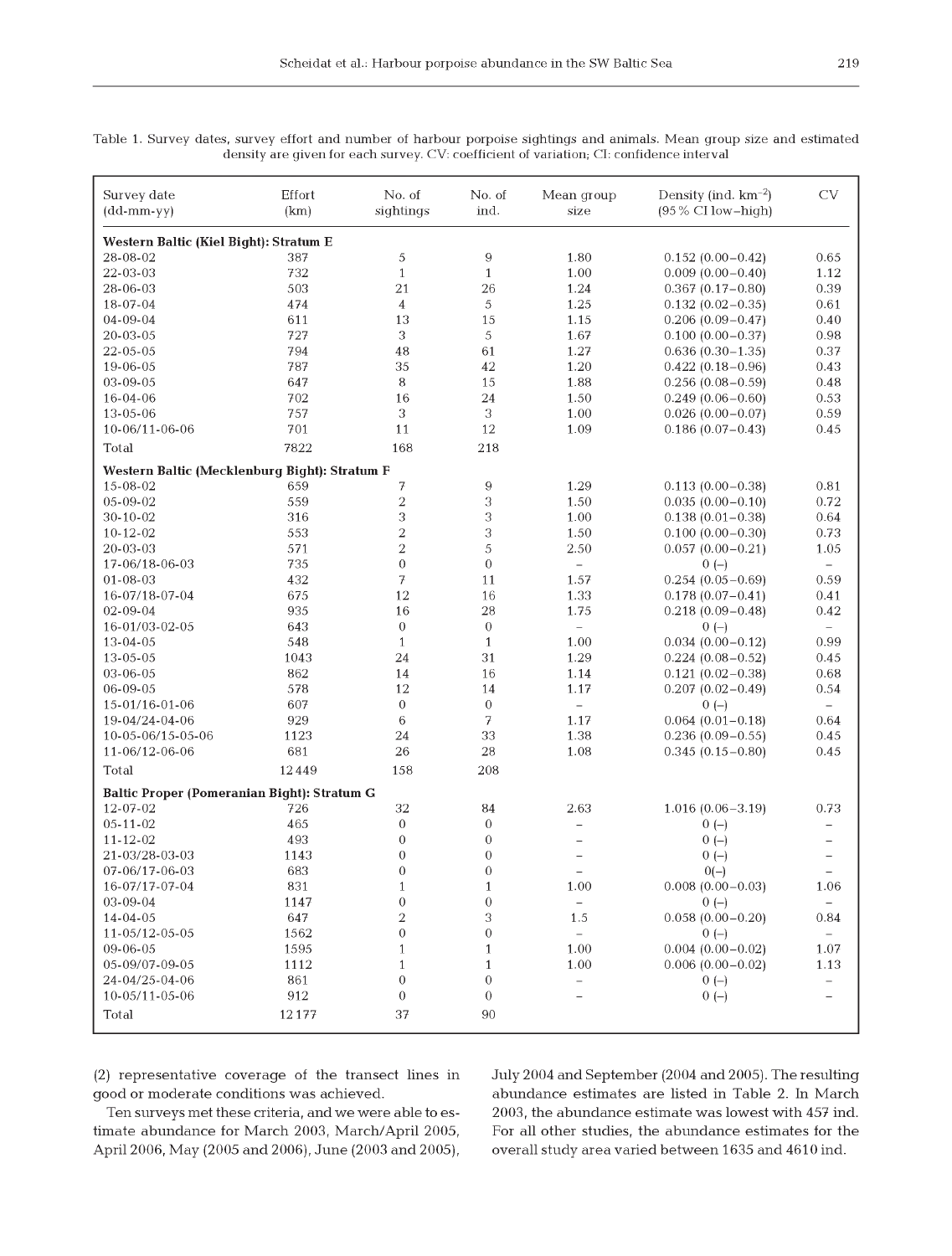| Table 2. Overall abundance estimates for the surveys in the entire study area (Strata E, F and G) of the Baltic Sea (95% confi-     |
|-------------------------------------------------------------------------------------------------------------------------------------|
| dence intervals [CI] and coefficients of variation [CV] both based on bootstrap estimates). Survey length indicates the time period |
| (in days) in which the survey was completed. Calculation of bycatch rates per survey was based on an estimated bycatch of 82        |
| (Rubsch & Kock 2004). n.a.: not applicable                                                                                          |

| Survey       | Survey length<br>(d) | Effort<br>(km) | Abundance | CV   | CI low   | $CI$ high | Percent bycatch<br>(% bycatch rate for CI) |
|--------------|----------------------|----------------|-----------|------|----------|-----------|--------------------------------------------|
| Mar 2003     | 8                    | 2446           | 457       | 0.97 | $\theta$ | 1632      | 17.94                                      |
|              |                      |                |           |      |          |           | $(n.a. - 5.02)$                            |
| Jun 2003     | 21                   | 1921           | 1726      | 0.39 | 778      | 3750      | 4.75                                       |
|              |                      |                |           |      |          |           | $(10.54 - 2.19)$                           |
| Jul 2004     | $\overline{2}$       | 1980           | 2001      | 0.39 | 916      | 4318      | 4.10                                       |
|              |                      |                |           |      |          |           | $(8.95 - 1.90)$                            |
| Sep 2004     | 2                    | 2693           | 2547      | 0.36 | 1312     | 5461      | 3.22                                       |
|              |                      |                |           |      |          |           | $(6.25 - 1.50)$                            |
| Mar-Apr 2005 | 25                   | 1922           | 1352      | 0.61 | 230      | 3840      | 6.07                                       |
|              |                      |                |           |      |          |           | $(35.65 - 2.14)$                           |
| May 2005     | 11                   | 3400           | 4610      | 0.35 | 2259     | 9098      | 1.78                                       |
|              |                      |                |           |      |          |           | $(3.63 - 0.90)$                            |
| Jun 2005     | 16                   | 3244           | 2905      | 0.41 | 1308     | 6384      | 2.82                                       |
|              |                      |                |           |      |          |           | $(6.27 - 1.28)$                            |
| Sep 2005     | $\overline{4}$       | 2337           | 2763      | 0.41 | 1193     | 5902      | 2.97                                       |
|              |                      |                |           |      |          |           | $(6.87 - 1.39)$                            |
| Apr 2006     | 8                    | 2492           | 1635      | 0.45 | 607      | 3560      | 5.02                                       |
|              |                      |                |           |      |          |           | $(13.51 - 2.30)$                           |
| May 2006     | 5                    | 2792           | 1833      | 0.44 | 752      | 4225      | 4.47                                       |
|              |                      |                |           |      |          |           | $(10.90 - 1.94)$                           |

#### **DISCUSSION**

### **Density and abundance**

Few abundance estimates for the study area are available. In July 1994 the Small Cetacean abundance in the european Atlantic and North Sea and adjacent waters (SCANS) project estimated the abundance of porpoises Phocoena phocoena in the North Sea and adjacent waters (Hammond et al. 2002). The abundance estimation for Stratum X (Kiel Bight, a major part of Stratum E in the present study) was 588 ind.  $(CV = 0.48)$ , which corresponds to a density of  $0.101$  ind.  $km^{-2}$  (Hammond et al. 2002) and is similar to the density in the July 2004 survey of Stratum E (Kiel Bight), which was estimated at  $0.13$  ind.  $km^{-2}$  $(95\% \text{ CI} = 0.02 \text{ to } 0.38).$ 

Densities for Stratum G (east of the Darss ridge) were very low, ranging from 0 to 0.008 ind.  $km^{-2}$  during all but 2 surveys (July 2002 and April 2005). In fact, in 8 of the 13 surveys of Stratum G no sightings were recorded despite considerable survey effort (Table 1c). An aerial survey in July 1995 estimated an abundance of 599 ind.  $(CV = 0.57)$  for an area around the island of Bornholm (L. Hiby & P. Lovell pers.comm.), which corresponds to a density of approximately  $0.009$  ind.  $\text{km}^{-2}$ .

During our July 2002 survey an unusually high number of porpoises were seen east of the island of Rugen in Stratum G. The mean group size of 2.63 was the highest ever recorded during our surveys. The estimated density of 1.04 for Stratum G is associated with a very large confidence interval  $(95\%$  CI = 0.07 to 3.42) due to the patchy occurrence of the sightings, which caused a high variation in sighting rates between transects (Table 1).

Stranded porpoises are collected routinely along the German coastline (Siebert et al. 2006). It is interesting to note that from 2003 to 2006, no porpoises were reported from the area east of Rugen (H. Benke pers. comm.). However, in 2002, a total of 5 porpoises were found stranded or directly reported as bycatch by fishermen (H. Benke unpubl. data). This unusually high mortality in the German part of the Baltic Proper might be linked to the short-term local increase in the abundance of porpoises. The reasons for such relocation are unclear, but could be related to a change in food availability.

Apart from this unusual event in July 2002, the density of porpoises declined from west to east during all other study months and years, with the highest densities in Strata E and F and the lowest densities in Stratum G. These findings are consistent with the results of the SCANS survey in 1994 (Hammond et al. 2002). A decrease in frequency of strandings and incidental sightings (Siebert et al. 2006) and in relative occurrence (Scheidat et al. 2004) along the German coast from Schleswig-Holstein to Mecklenburg-Western Pomerania in the east has also been reported. Additionally, the frequency of porpoise click detections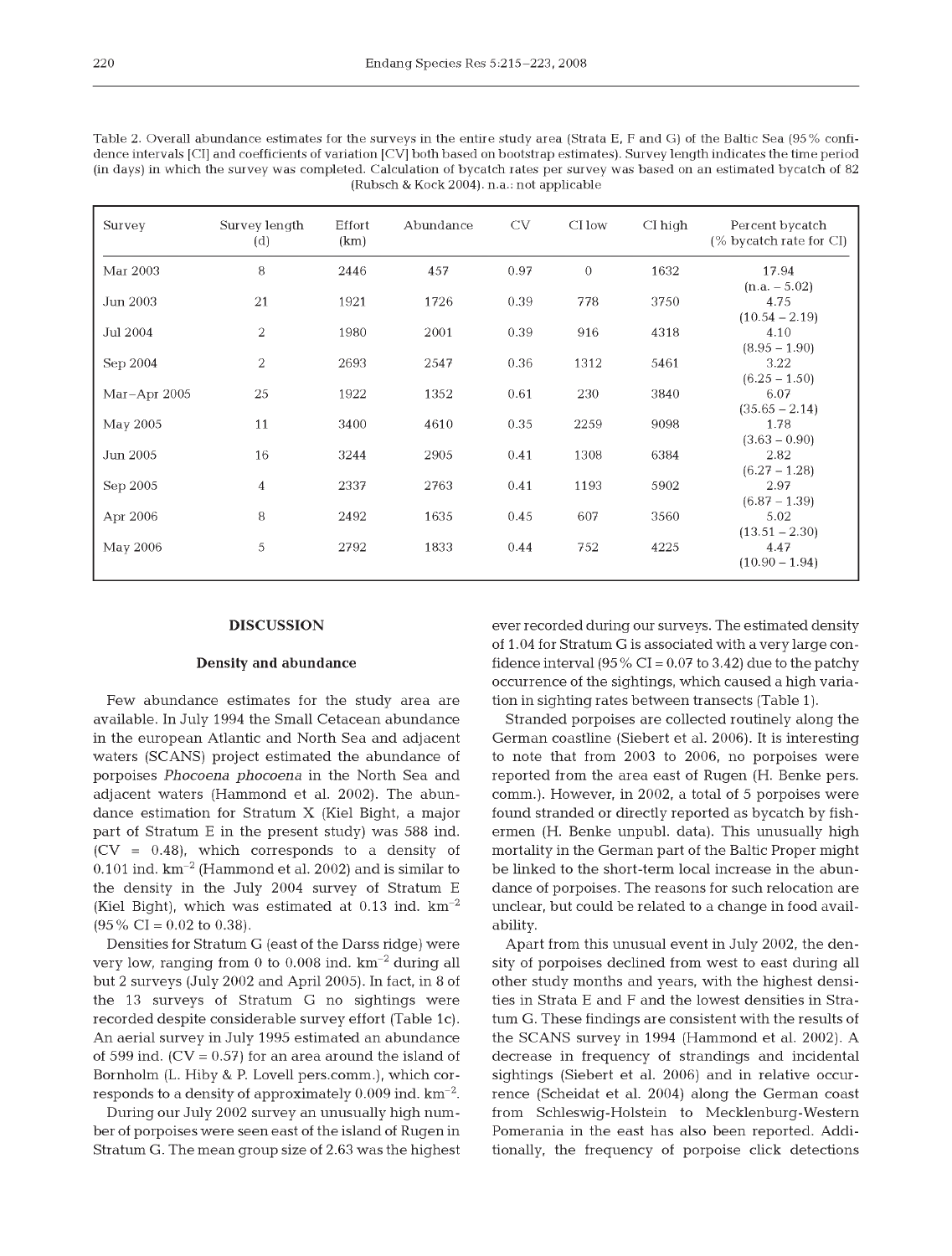on stationary hydrophones (T-PODs) was shown to decrease from west to east (Verfuß et al. 2007).

During 10 surveys, all 3 strata were covered within 25 consecutive days, allowing the estimation of overall abundance. In March 2003, only a few sightings were made and the resulting low abundance estimate was associated with a large CV. For the remaining surveys in spring, abundances were low, with 1352 (March/ April 2005) and  $1635$  (April 2006) ind. All remaining estimates from May to September ranged between 1726 and 2905 ind. and had largely overlapping confidence intervals. We found no obvious seasonal patterns in our data, but we did not sample from October to February. Verfuß et al. (2007) showed seasonality in porpoise click activity in the German Baltic Sea, with the highest click activity recorded in spring and summer months.

## **Estimating bycatch rates**

Rubsch & Kock (2004) provide the only available estimate of porpoise bycatch along the German Baltic coast. They included data from stranded bycaught animals and bycatch reported directly by fishermen, as well as data from interviews with the local fishing com munity from the years 1996 to 2002. Their conclusion was that an estimated mean of 57 animals are caught in the German western Baltic (corresponding to Strata E and F) and 25 ind. are caught in the German Baltic Proper (corresponding to Stratum G) per year. Thus, when applying the total annual bycatch of 82 ind. to our abundance estimates for porpoises in the German Baltic Sea, bycatch rates can be calculated for each of the overall surveys (Table 2).

The results indicate that the lowest annual bycatch rate is 1.78%. All bycatch rates calculated in this way exceed the recommendations for maximum sustainable bycatch of 1 % in harbour porpoises given by the Bergen Declaration (ASCOBANS 2002) and by the International Whaling Commission (IWC 2000). It also exceeds the recommendation given in the Agreement on the Conservation of Small Cetaceans of the Baltic and North Seas (ASCOBANS) that annual porpoise bycatch in the fishery should not be higher than 1.7 % of the respective population (ASCOBANS 2000). When using the lower confidence limit of the abundance estimates, as a precautionary principle would require, all bycatch rates are  $>3.6\%$ . A further point to note is that our abundance estimates included Danish waters, whereas the bycatch estimate by Rubsch & Kock  $(2004)$ did not include porpoises recorded on the Danish coast as bycatch. Therefore, these bycatch rates are likely minimum estimates. It is apparent that the aim to reduce bycatch rates to levels that would not risk a further decline or to allow the recovery of porpoise is not reached along the German coast.

Bycatch rates depend on many different factors, such as the fishing effort and method, the local abundance of porpoises, as well as their local distribution in relation to fishing activities. Thus, it is certain that bycatch will vary between seasons, as well as between years. The present estimates of bycatch for the western Baltic have no measure of precision. In the future, detailed studies on seasonal and regional differences in bycatch are needed, which could then be related to abundance estimates on the same spatial and temporal scales. Independent observer schemes are considered the only way to obtain reliable quantitative bycatch estimates (Northridge 1996, CEC 2002); recommendations for the design of monitoring schemes and for the best practises are given by Northridge (1996). However, the application of these recommendations will be difficult, due to the large num ber of small fishing operations in the Baltic Sea area, as there is little or no space on the vessels for observers.

As described in the 'Introduction', there is sufficient evidence to suggest that at least 2 different populations of porpoises occur in Baltic waters. The tentative demarcation line between these 2 populations lies in German waters. Our data show that, in most cases, the density of porpoises east of the Darss ridge is extremely low. A short-term migration of porpoises into this area (as probably seen in July 2002) can be considered an unusual event. In areas of very low densities, any visual survey will struggle to get reliable results; therefore, alternative monitoring methods, such as the use of passive acoustics, need to be further developed and standardised.

Berggren et al. (2002) have shown that porpoises from the sub-population east of the Darss and Linham ridges ('Baltic Proper') are bycaught at an unsustainable rate. Our results indicate that the fairly abundant animals of the western Baltic in the Kiel and Mecklenburg Bights face similar threats. Even though porpoise density is still fairly high compared to the Baltic Proper population, the estimated percentage of bycatch is cause for concern. It is also conceivable that the porpoise population in the western Baltic may depend on immigrants from other areas to maintain itself. If such a 'sink population' exists, the estimated bycatch rates might not be accurate until total abundance and bycatch for each particular population area have been estimated.

The effort of the aerial surveys between 2002 and 2006 was very high, resulting in reliable abundance estim ates for the local populations of porpoises in the southwestern Baltic Sea. However, to estimate bycatch rates, it is very important to have access to equally reliable and precise bycatch numbers. None of the smaller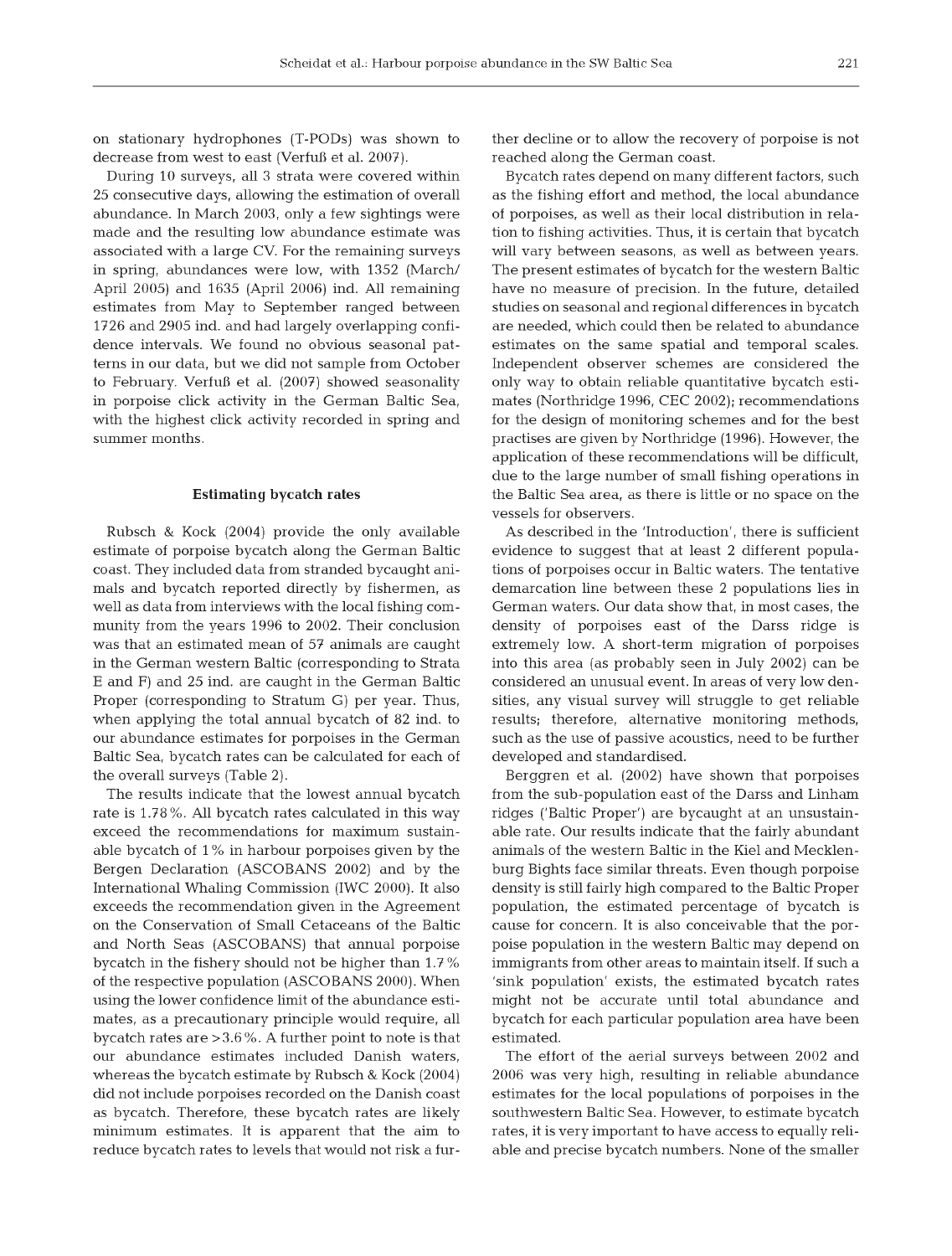vessels operating in the German Baltic Sea are covered by observer programs that are now implemented throughout the European Union (ICES 2007), and thus it is doubtful that the data collected within the EU observer program will be sufficient to estim ate bycatch of porpoises in Baltic waters. The ASCOBANS recovery plan for harbour porpoises in the Baltic Sea (Jastarnia Plan) provides guidelines for the reduction of bycatch and proposes more research on porpoise population structure in the Baltic (ASCOBANS 2002). Potentially, these results could allow us to interpret the occurring bycatch on different temporal and spatial scales. This, in turn, would enable us to suggest the best measurement policies for mitigation and to increase the chances for survival of the harbour porpoise in all Baltic waters.

*Acknowledgements.* The data presented here were collected within the scope of projects funded by the following agencies: the German Federal Ministry of Food, Agriculture and Consumer Protection, the German Federal Ministry for the Environment. Nature Conservation and Nuclear Safety within the Investment-in-Future Program (ZIP) and the Federal Agency for Nature Conservation. We thank L. Hiby, P. Lovell and K. Kaschner for their help with data analyses. Our thanks go to P. Siemiatkowski from Syltair, L. Petersen from the Danish Air Survey, and S. Hecke from FLM Kiel. The completion of the surveys was only possible through the enthusiastic dedication of the observers and navigators J. Adams, P. Børjesson, D. Risch, A. Gomez, H. Herr, I. Kuklik, K. Lehnert, L. Lehnert, M. Marahrens, C. Rocholl, T. Walter, U. Westerberg and S. Zankl. We thank H. Giewat for maintaining and managing the database, and R. Mundry for programming several programs to facilitate statistical analyses. We also greatly appreciate the help of D. Borchers, L. Burt and F. Samarra, who provided the code for data and bootstrapping analyses. We thank L. Hiby and D. Borchers for reviewing the 'Materials and methods' section of this paper. We also thank S. Koschinski for his comments on an earlier version of the manuscript.

#### LITERATURE CITED

- Andersen SH (1982) Change in occurrence of the harbour porpoise, *Phocoena phocoena*, in Danish waters as illustrated by catch statistics from 1834 to 1970. Mammals Seas 4:131-133
- Andersen LW (1993) The population structure of the harbour porpoise, *Phocoena phocoena*, in Danish waters and part of the North Atlantic. Mar Biol 116:1-7
	- ASCOBANS (Agreement on the Conservation of Small Cetaceans of the Baltic and North Seas) (2000) Resolution No. 3 Incidental Take of Small Cetaceans. 3rd Session of the Meeting of Parties, Bristol. 26-28 July 2000, p 93-96. www.service-board.de/ascobans\_neu/files/2000-6.pdf
- ASCOBANS (Agreement on the Conservation of Small Cetaceans of the Baltic and North Seas) (2002) Recovery Plan for Baltic harbour porpoises (Jastarnia Plan). ASCOBANS, Bonn, www.service-board.de/ascobans\_neu/ files/recoveryplan.pdf
- Beineke A, Siebert U, McLachlan M, Bruhn R and others  $(2005)$  Investigations of the potential influence of environmental contaminants on the thymus and spleen of harbor

porpoises (*Phocoena phocoena*). Environ Sci Technol 39:3933-3938

- Benke H, Siebert U, Lick R, Bandomir B, Weiss R (1998) The current status of harbour porpoises (*Phocoena phocoena*) in German waters. Arch Fish Mar Res 46:97-123
- Berggren P (1994) Bycatches of the harbour porpoise (*Phocoena phocoena*) in the Swedish Skagerrak, Kattegat and Baltic Seas, 1973–1993. Rep Int Whal Comm (Spec Issue) 15:211-215
- Berggren P, Arrhenius F (1995a) Sightings of harbour porpoises (*Phocoena phocoena*) in Swedish waters before 1990. Rep Int Whal Comm (Spec Issue)  $16:99-108$
- Berggren P, Arrhenius F (1995b) Densities and seasonal distribution of harbour porpoises (*Phocoena phocoena*) in the Swedish Skagerrak, Kattegat and Baltic Seas. Rep Int Whal Comm (Spec Issue) 16:109-122
- Berggren P, Ishaq R, Zebühr Y, Näf C, Bandh C, Broman D (1999) Patterns and levels of organochlorines (DDTs, PCBs, non-ortho PCBs and PCDD/Fs) in male harbour porpoises (Phocoena phocoena) from the Baltic Sea, the Kattegatt-Skagerrak Seas and the west coast of Norway. Mar Pollut Bull 38:1070-1084
- Berggren P, Wade PR, Carlström J, Read AJ (2002) Potential limits to anthropogenic mortality for harbour porpoises in the Baltic region. Biol Conserv 103:313-322
- Børjesson P, Berggren P (1997) Morphometric comparisons of skulls of harbour porpoises (*Phocoena phocoena*) from the Baltic, Kattegat and Skagerrak Seas. Can J Zool 75: 280-287
- Bruhn R, Kannan N, Petrick G, Schulz-Bull DE, Duinker JC (1999) Persistent chlorinated organic contaminants in harbour porpoises from the North Sea, the Baltic Sea and Arctic waters. Sci Total Environ 237/238:351-361
	- Buckland ST, Anderson DR, Burnham KP, Laake J, Thomas L (2001) Introduction to distance sampling: estimating abundance of biological populations. Oxford University Press, New York
	- Burnham KP, Anderson DR, Laake JL (1980) Estimation of density from line transect sampling of biological populations. Wildl Monogr 72:3-202
	- CEC (Commission of the European Communities) (2002) Incidental catches of small cetaceans. In: Report of the meeting of the subgroup on fishery and the environment (SGFEN) of the Scientific, Technical and Economic Committee for Fisheries (STECF). SEC(2002) 376, CEC, Brussels, p 83
	- Christensen O (1991) Bycatches in the salmon drift net fishery in the Baltic Sea. International Council for the Exploration of the Sea, Anadromous and Catadromous Fish Committee, ICES CM M:26
- Das K, Vossen A, Tolley K, Vikingsson G and others (2006) Interfollicular fibrosis on the thyroid glands of the harbour porpoise (*Phocoena phocoena*): an endocrine disruption? Arch Environ Contam Toxicol 51:720-729
	- Fonselius SH (1974) Oceanografi. Generalstabens Litografiska Anstalts förslag, Stockholm
	- Hammond PS, Benke H, Berggren P, Borchers DL and others (1995) Distribution and abundance of the harbour porpoise and other small cetaceans in the North Sea and adjacent waters. Final Report to the European Commission under contract LIFE 92-2/UK/027, Brussels
- Hammond PS, Benke H, Berggren P, Borchers DL and others (2002) Abundance of harbour porpoise and other cetaceans in the North Sea and adjacent waters. J Appl Ecol 39:361-376
	- Hiby AR (1999) The objective identification of duplicate sightings in aerial survey for porpoise. In: Garner GW,